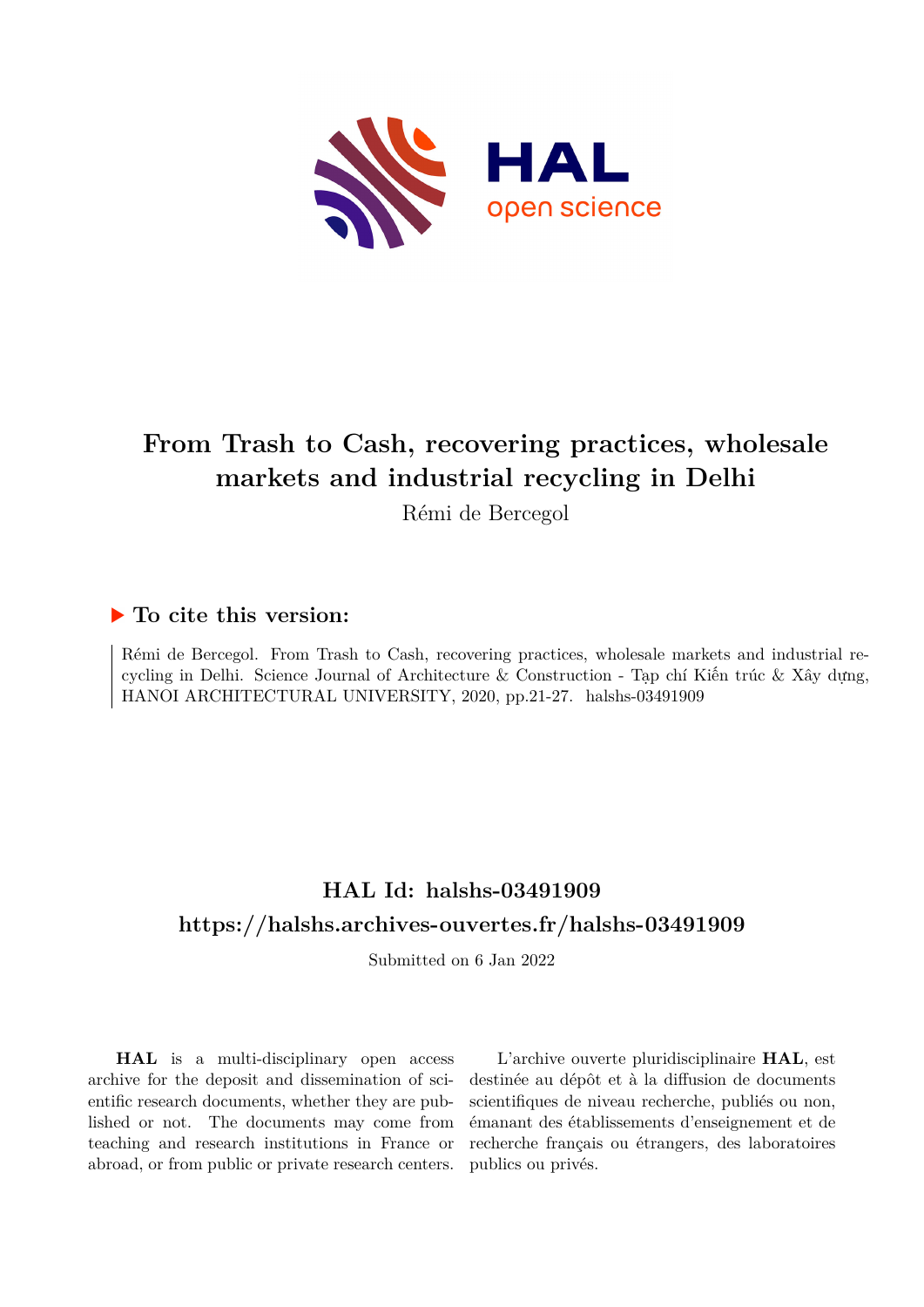# **From Trash to Cash, recovering practices, wholesale markets and industrial recycling in Delhi**

Từ rác đến tiền, phương thức khôi phục rác, chợ bán buôn rác và tái chế rác công nghiệp ở Delhi

**Remi de Bercegol**

#### **Tóm tắt Introduction**

**Với dân số đô thị toàn cầu là ba tỷ, các thành phố hiện đang tạo ra khoảng 1,3 tỷ tấn chất thải mỗi năm (Theo Ngân hàng Thế giới năm 2012). Đến năm 2050 các thành phố, hầu hết trong số này ở miền Nam, sẽ chiếm hai phần ba tăng trưởng dân số toàn cầu, tạo ra khối lượng chất thải thậm chí còn lớn hơn. Mặc dù chủ yếu bị lãng quên bởi các chính sách đô thị, vấn đề về chất thải đô thị đã trở thành một vấn đề lớn trong bối cảnh đô thị hóa toàn cầu (Un-Habitat, 2010). Hiện nay người ta thường công nhận rằng chúng ta cần kiểm soát tốt hơn các tác động môi trường xã hội đối với khí thải con người, một nguồn gây ô nhiễm môi trường và "bất công với môi trường" (Durand, 2015), ảnh hưởng đặc biệt đến các vùng ven của thành phố với sự xuất hiện của bãi rác khổng lồ và các dạng ôi nhiễm ngày càng nghiêm trọng. Bộ phim này nói về sự phục hồi không chính thức của các vật liệu được thực hiện bởi công nhân xử lý rác thải (Corteel, Le Lay 2011).**

*Từ khóa: Delhi - India, người nhặt rác, hệ thống phi chính thức, quản lý chất thải rắn*

### **Abstract**

With a global urban population of three billion, cities are currently generating around 1.3 billion tons of waste every year (The World Bank 2012). By 2050 cities, most of them in the South, will account for two thirds of global demographic growth, producing even greater volumes of waste. Although widely neglected by urban policies, the question of urban waste has become a major issue in the context of global urbanisation (Un-Habitat, 2010). It is now commonly accepted that we need to better control the socioenvironmental impacts of human emissions, a source of multiple pollutions and "environmental injustice" (Durand, 2015), affecting in particular the margins of cities' with the emergence of gigantic landfill sites and increasingly severe forms of pollution. This film presents the informal recovery of materials done by "waste workers" (Corteel, Le Lay 2011).

*Key words: Delhi – India, waste – picker, informal system, waste management*

#### *Dr. Remi de Bercegol*

*French National Centre for scientific research (CNRS), Delhi Office, Inde Email: remi.debercegol@gmail.com*

Ngày nhận bài: 06/5/2020 Ngày sửa bài: 07/7/2020 Ngày duyệt đăng: 07/7/2020

This film<sup>1</sup> presents the informal recovery of materials done by "waste workers" (Corteel, Le Lay 2011) and the recycling practices in Delhi. Waste recovery provides a particularly relevant point of observation to understand the sector's economic and environmental challenges, as well as the marginalization of waste workers. The film consists in tracking the "informal" actors of the waste recovery chain, from its collection through to its processing by industries. Because of its gigantic proportions, the case of India provides a concentrated image of the socio-environmental issues associated with the consumerist and productivist model, which generates a growing amount of urban waste while paradoxically marginalizing the people who contribute to reducing its volume. In India, waste recovery is heavily stigmatised due to its association with the impurity of waste. This phenomenon is reinforced culturally by caste exclusion. Most waste pickers come from hierarchically stigmatised castes  $^2$ . They are relegated to the very margins of society, marginalised both socially and geographically, and forced to live in dangerous areas. This relegation to informality creates situations of brutal exploitation, as well as diminishing the efficiency of the recovery and recycling process.

One of the major aspects of this documentary deals with the a paradoxical figure of "waste pickers": they are invisible but remain eminently present and recognisable in public spaces; they usually live in the periphery, but have a very thorough knowledge of the city, its residents and their detritus (Bercegol, Cirelli, Florin, 2019). In this text we will put into question their marginalisation: wouldn't it be legitimate to think that these workers should be fully involved in the management of waste? A better regulation of the sector could provide a highly efficient solution despite a number of drawbacks, which are partly due to this activity's relegation to informality by public authorities.

#### **I - Complex system of waste recovery**

#### *1. From collection to recycling*

The waste recovery sector, despite not being formally integrated to the municipal service, is very well organised in India as it relies on dynamic caste networks from the collection of materials to their segregation and transformation. The waste generated by inhabitants is recovered informally by waste pickers who collect it from house to house (cf. figure 1).

*(1) This short documentary film (20min), co-directed by Rémi de Bercegol (CNRS), together with Grant Davis and Shankare Gowda; has been funded by*  IRD Images, completed par MITI CNRS, it has been shot in February 2019 in *and around Delhi. It relies on a scientific understanding of the on-going scenario and aims at opening the debate to a broader non-academic audience about the relationship between societies and waste. Watch it at: https://www.youtube.com/ watch?v=ZROTSb2TRsk*

*More info on: https://www.facebook.com/thecityofwaste*

*<sup>(2)</sup> Most waste pickers are scheduled casts, or "untouchables", at the bottom of the Hindu cast system. Strictly speaking, they are excluded from the caste system (whose hierarchy is made up of: Brahmins -literate-, Kshatriyas -warriors-, Vahyas -merchants-; and others "low castes". Officially and contrary to common sense, the Indian Constitution abolishes untouchability, but not caste.*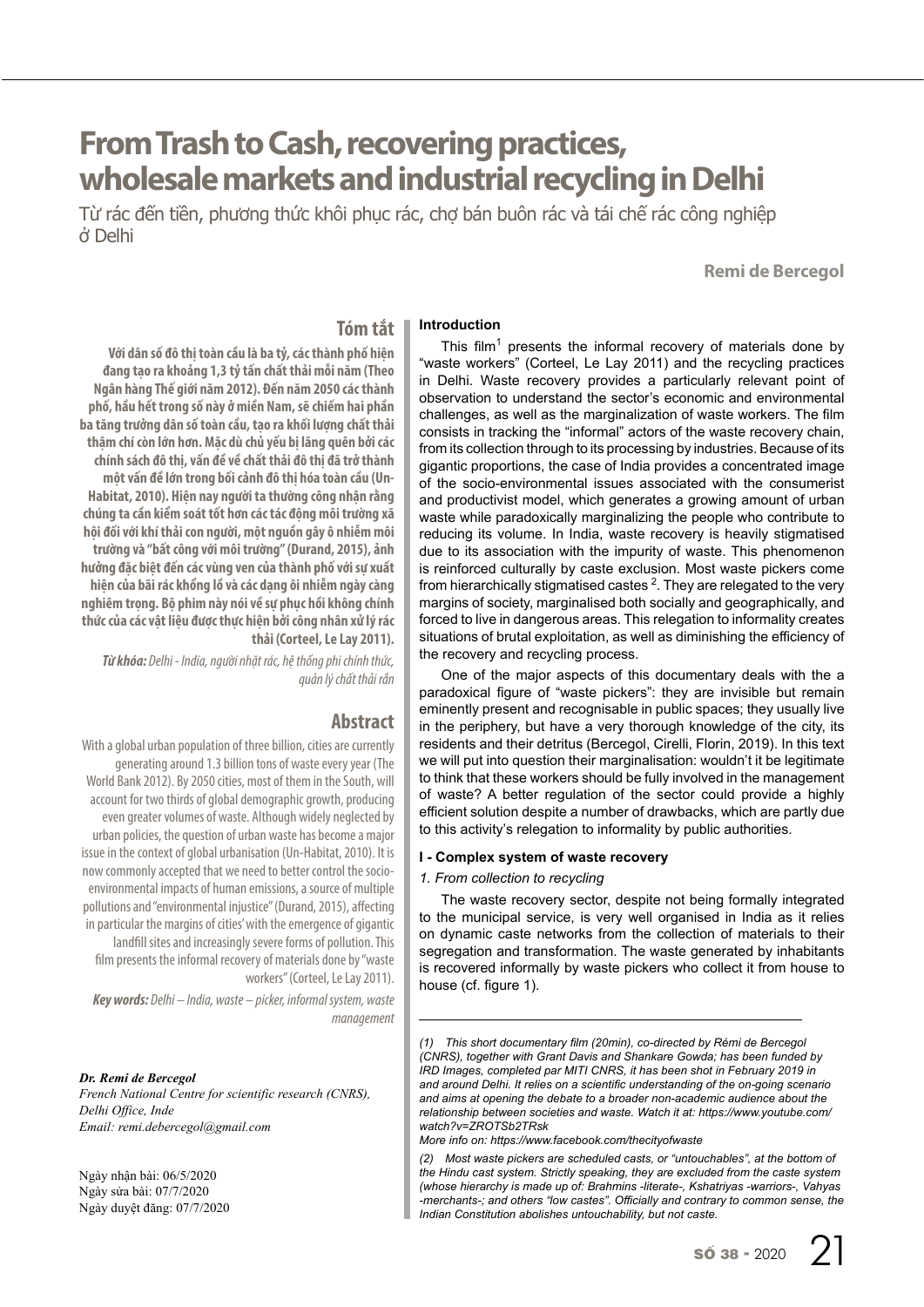Waste pickers ride their rickshaws (three-wheeled cart) across the capital every morning to collect recyclable materials in large bags and carry them back to the slums  $3$ . They also visit individual residents directly to collect the totality of their garbage, hold on to recyclable materials and take the rest to the neighbourhood's municipal collection point (the dhalao). Because of the garbage's impure nature and to the status of the person who handles it, inhabitants usually leave their garbage bin outside their door. Nevertheless, this service is often remunerated by residents (usually around €1-1.50 per household and per month) as it spares them having to carry their garbage to the local collection point themselves. This door-to-door service, although informal, is highly structured and integrated to people's everyday lives. While this collection significantly contributes to the waste disposal process, it is not acknowledged by the municipal authorities of Delhi<sup>4</sup>.

Waste pickers work across the same areas daily and always visit the same houses, based on a schedule set by their tekedar (foreman). Each residential neighbourhood (a "mine of waste", to quote Jérémie Cavé 2015) is split between several buyers/wholesalers (the kabaadiwala) from the slum who then task their employees with collecting the materials, granting them informal rights on a residential plot. Deprived of any legal existence and particularly vulnerable, waste pickers can be chased by the police, sometimes subjected to racketeering, and often abused by some residents. In order to avoid any damaging conflict, the waste pickers secure the agreement of municipal street cleaners (safai karamchari) before accessing an area. They also barter with private security guards to gain access to the gated buildings, and negotiate their collection with resident associations in each neighbourhood where they work. In some cases, the tekedar and the kabaadiwala pay out a financial contribution to facilitate access to the materials, under the condition that the materials are exclusively sold to them by the waste pickers. Concretely, this means that each group of waste pickers is assigned a set number of buildings (ranging from fifty to over a hundred, depending on local arrangements) from which they are allowed collect waste. This system of informal rights is not systematic: there are also independent collectors who gradually manage to "secure" a territory without the support of a buyer, for example like it is the case of Hanuman Mandir Mazdoor Camp, one of the many slum of Delhi (cf. fig 2).

On the above map, the slum of Hanuman Mandir Mazdoor Camp appears at the centre of the collection system of a wealthy neighbourhood of South Delhi. Populated by about 1500 inhabitants, the slum owes much of its population's survival to the daily recuperation of waste generated by neighbouring residential areas within a 2km radius of the slum. The three large kabari-wala of the slum have divided the three informal collection areas into (1) Rama Krishna



**Figure 1: a waste picker collecting waste in his rickshaw from a wealthy neighbourhood in South Delhi**

*Source: screenshot 3min12, film "the people of waste" (Bercegol and al. 2020)*

Puram, (2) Safdarjung enclave and (3) Katwaria Sarai, for which they have allocated the exclusive responsibility to groups of wastepickers who have to resell the recovered recoverable materials to them.

Although the exact number is not known, it is estimated that there are at least 50,000 to 150,000 informal waste pickers making their rounds through the city every day As each picker collects around forty kilos of solid waste, it is estimated that a minimum of 2000 tons of waste collected on average per day (around 20% of the waste generated daily in Delhi).This collection process forms the basis of the recycling system, which feeds secondary materials to the formal industry. The best materials collected from the residents are then selected and sold to a buyer, the kabaadiwala, who sells them to a wholesaler who, after processing the materials, then sells them on as industrial inputs. By this stage, these resources have definitively lost their status of waste materials: they are sorted by type, colour and quality, and are then ready to be dismantled, taken to pieces, cleaned, washed and compacted in order to be either transformed on the spot or resold to the formal sector's recycling workshops that buy this secondary material. The prices are very strongly correlated to the evolutions of the international market of raw materials (Cavé, 2015), which the wholesalers look up on a daily basis in specialized journals. The profit margin per kilo of recovered materials is low  $-1$  to 2 rupees  $5$  between each intermediary – and the only way of securing an income of sorts is to process large amounts of materials. The tools and technologies can vary between places but the workers' skills are evident throughout the process: dexterity, speed and the knowledge of the various components are all crucial to the recovery process. For example in Delhi, the Khatik workers of the PVC market <sup>6</sup> are able to distinguish between all the various types of plastics. This does not take away from the harshness of their working conditions – repetitive and sometime dangerous tasks, and uncomfortable positions (cf. figure 3).

*<sup>(3)</sup> According to the definition of the Census of India, the slum category corresponds to a grouping of at least 60 to 70 households, with a minimum population of 300 people, living in insecure housing and an unhealthy environment, with a lack of basic infrastructure such as essential water and sanitation services. In 2011, there are about 13.7 million households living in slums in India, 1.8 million of which are in Delhi, or 11% of the city.*

*<sup>(4)</sup> On the opposite of others cities which acknowledged informal collection and intend to formalize it (especially in Latin America, cf. Bogota or Lima; but also in India, with the very famous example of Pune)*

*<sup>(5)</sup> 75 rupees is equivalent to 1 dollar in June 2020*

*<sup>(6)</sup> The PVC Market, located in Tikri Kalan at the North West of Delhi, is a market dedicated to the wholesale reselling of plastics where tons of materials are delivered every day before being sorted, processed and sold on.*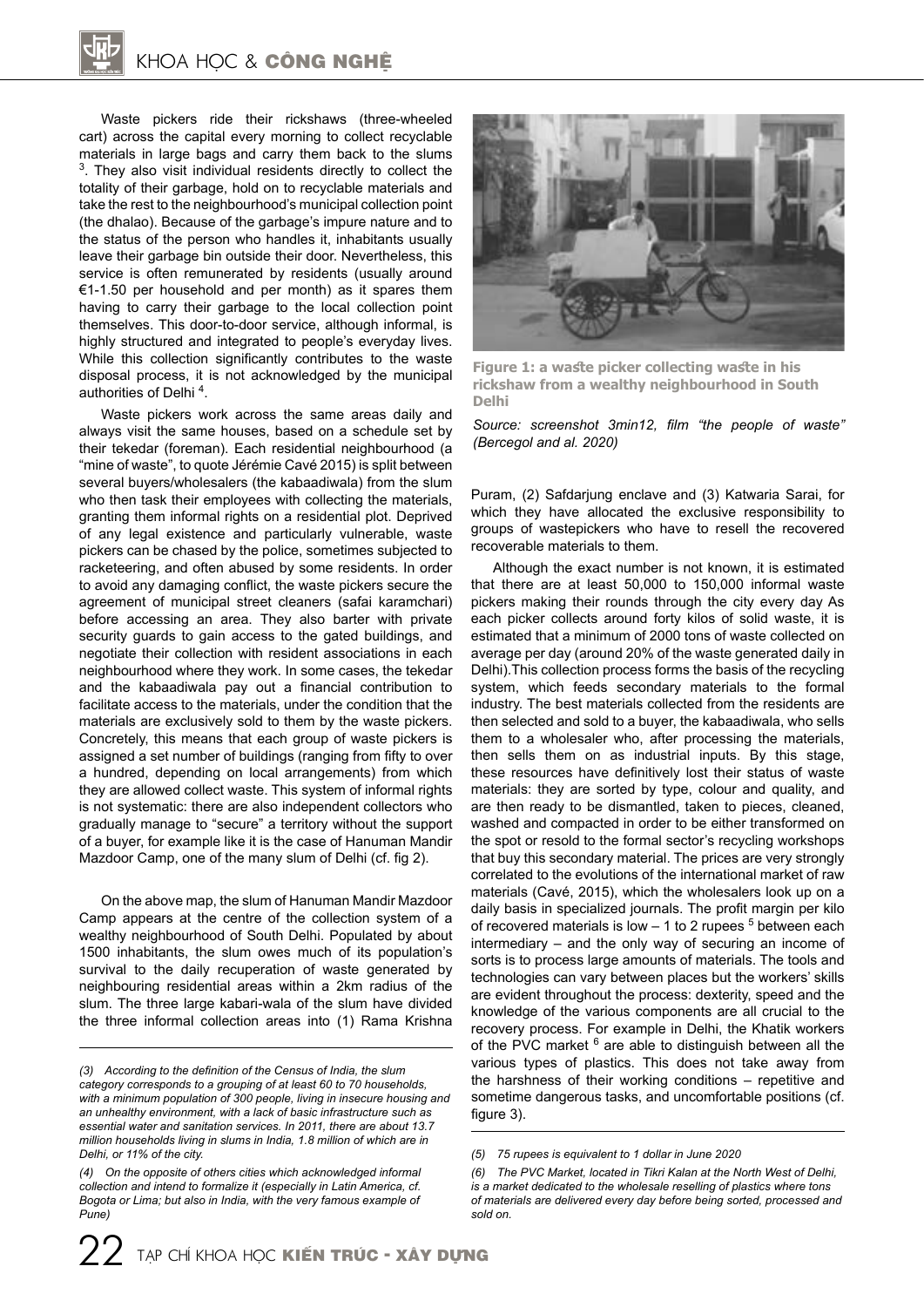

**Figure 2: territories of waste collection around the slum of Hanuman Mandir Mazdoor Camp (one of the many slums in Delhi involved in waste collection)**

*Source: Rémi de Bercegol, with support of Marine Frantz (Bercegol 2020)*

Focused on her work, women separate plastic materials by hand, based on color and quality. They are ʻKathik', members of a caste traditionally associated with the impure work of tanning. This is the caste that dominates among workers of the emblematic PVC market in Delhi today.

#### *2. Living in the margins*

In Delhi, a significant share of the population (cf. note 3) lives in areas considered as illegal or in slums. The economy of waste plays a crucial part in these areas, as it provides the main source of subsistence for a number of households. There is a political micro-economy of waste pre-collection, with clearly structured hierarchies and collection rights. This feeds into a vast material recovery system which, although mostly informal, interacts with the formal and formalized economy as a supplier.

Every residential neighbourhood is thus informally connected to a "marginal" neighbourhood – including slums in the periphery or more central wholesalers' warehouses "established on vacant land or wasteland" (de Bercegol, Cirelli, Florin, 2019). As noted by Bénédicte Florin (about Istanbul), these facilities generate "significant health and environmental externalities on the recovery workers' living and working environment, because by clearing the city centres and wealthy areas from their waste, recovery workers make their own areas and population more vulnerable" (Cirelli, Florin, 2016, p.11), like in many slums in Delhi (cf. fig 4).

In addition, the sites where the sorting and processing activities take place, including the waste workers' homes, generally lack in basic facilities with no access to drinking water and basic sanitation systems. These people live and work in Delhi's most marginal neighbourhoods, which suffer from their negative association with impurity, waste and poverty. Some wholesalers illegally grab a piece of land in the slum to accommodate their pickers. Some of the pickers/ employees can sometime be hosted in exchange of the waste they collect for their owner. But most of the time, they

must pay a rent that ranges from 1,000 to 3,000 rupees (€15- 45 depending on the house's surface area and on the slum's location within the city).

Marginality is thus materialized by under-equipment and geographic relegation. In Delhi, waste workers have always been pushed out to the margin and into the city's "gaps": the waste is sorted in landfill sites and in the confines of Delhi, in very dilapidated central areas or in the far periphery. Sorting, weighing, packaging and recycling activities take place in almost undetectable in-between spaces: in this sense, wasterelated work combines spatial and social marginalization. These living and working places are being gradually pushed away from the city centre and relegated first into the margins and later into the city's remote peripheries.

The spatial marginalization of casteless populations has always existed in India. However, this relegation has been exacerbated by the deepening of inequalities brought about by urban capitalism. While the neoliberal system transforms some spaces to turn them into a showcase for India's economy, it marginalizes others to hide or eradicate them. Recovery workers complain about regular raids by the police who confiscate their rickshaws, a crucial tool for their morning collection. This occurred for instance in February 2019 in Hanuman Mandir, a neighbourhood of waste pickers in the centre of the rich municipality of South Delhi. In more peripheral neighbourhoods, police brutality goes along with physical attacks or even murder attempts: for instance, in June 2018 in Mandanpur Khadar, a nationalist group voluntarily set fire to a camp of Muslim waste workers of likely Bangladeshi origin.

#### **II - The workers and entrepreneurs of the recycling chain**

#### *1. Who are the waste workers?*

In India, an individual's decision to join this marginalized line of work is strongly correlated to their caste of origin.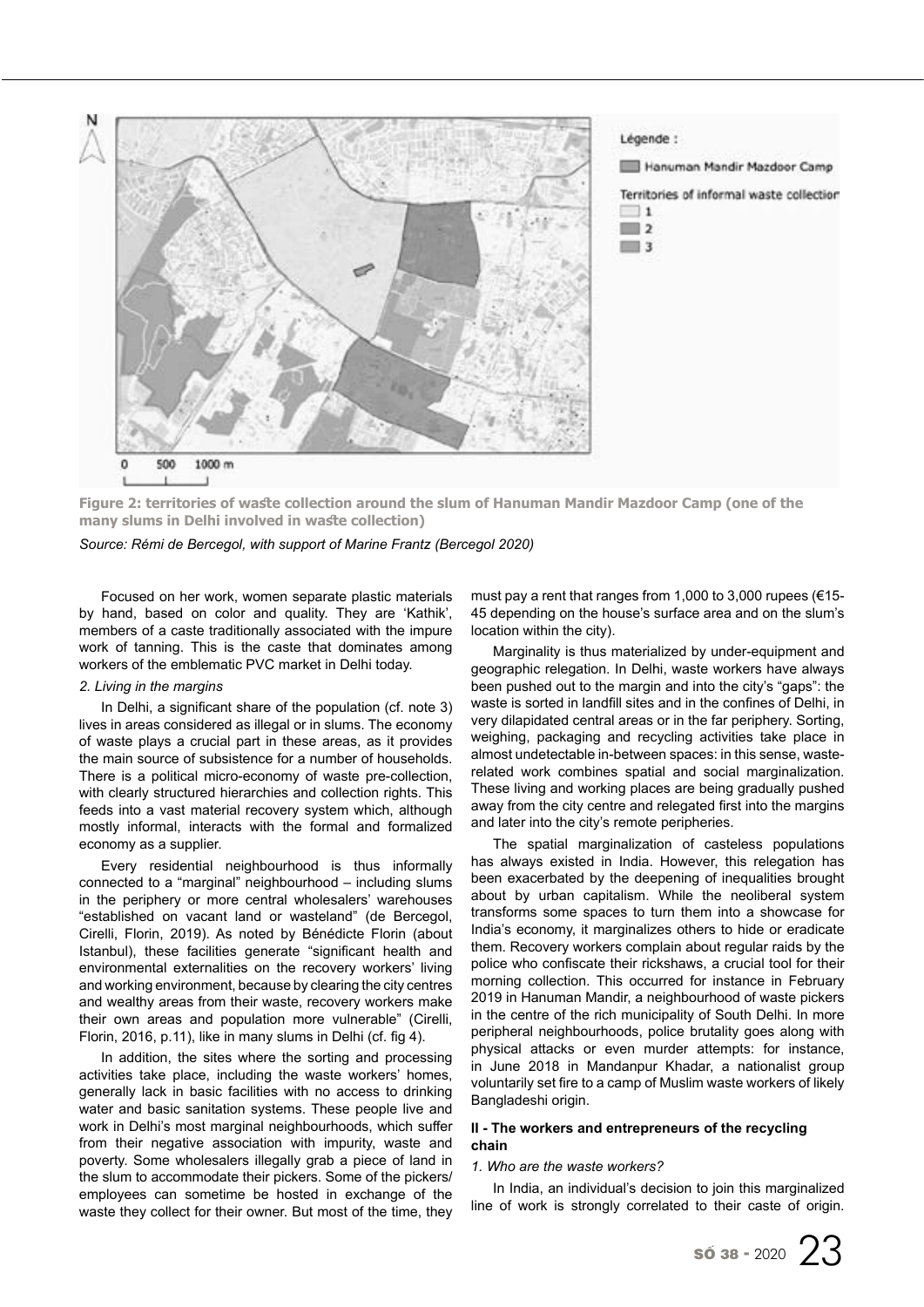

**Figure 3: women at work at PVC Market** Source: screenshot 6min55, film "the people of waste", (Bercegol and al. 2020)



**Fig 5: Incinerator bottom ash and ferrous metals** Source: screenshot 15min00 film "the people of waste", (Bercegol and al. 2020)

Waste pickers have a similar sociological profile: they are either casteless or belong to a lower caste, some of them Muslims. Family and professional genealogies show that waste pickers are often in this profession from father to son, and sorters from mother to daughter. Similarly, belonging to the Dalit caste is inherited from one's parents. However, with the boom of waste caused by urbanization in the 1980- 90s, the sector also had to recruit beyond the communities of Scheduled Cast. Depending on opportunities, those can include for instance members of Other Backward Class like trader castes, farm workers or members of religious minorities, and in particular Muslims, an already stigmatised group relegated to marginalised jobs.

In general, pickers are recruited within the wider network of a tekedar, who often comes from the same region. These are usually poor families from the rural regions of Uttar Pradesh, Bihar or Rajasthan. Traditionally discriminated or relegated to menial tasks and field labour, they see this work as an opportunity to significantly improve their living standards and acquire relative financial stability. In recent years, undocumented Bangladeshi migrants have found work opportunities in waste recovery. However, they are relegated to the very bottom of the social ladder of waste recovery: for instance, many of them can be found in landfill sites, rummaging through incinerator residue for pieces of metal (fig 5).

To reduce the garbage buried in landfills, the city of Delhi has chosen to incinerate its municipal waste. After combustion, the remaining incinerator bottom ash still represents a quarter of the initial volume. Theoretically it should be recycled as construction bricks, but in reality this



**Fig.4: at home**  Source: screenshot 2min 29s, film "the people of waste", (Bercegol and al. 2020)

toxic residue ends up on the landfill, where recyclers continue their work. Using nothing but large magnets, they beat the black ash to extract the ferrous metal, the final recyclable material they can sell to scrap merchants.

Although stigmatized by society and unrecognized by the government, the category of "waste workers" remains a collection of individuals with diverse statuses according to their role and profession. As noted by Bénédicte Florin (2017), recovery workers do not form a homogeneous group: the further down the chain of waste they work, the more relegated and excluded their position. These degrees in the profession are connected to the status of waste: those who do the dirtiest of the "dirty job" (Hughes, 1962, quoted by Florin 2016) are those who work in landfills, where recovery work is particularly tough and dangerous. Fermentation produces methane, forming pockets of highly flammable and explosive gas that can create ground collapses burying the workers and causing fires. Landslides and collapses of hills of waste are frequent, like the deadly incident of September 2017 that was due to a partial collapse in the landfill site of Ghazipur in Delhi. The juice generated by the waste (lixiviat) is loaded with organic and chemical pollutants and heavy metals. These hazards are combined with the high incidence of health risks due to diseases and wounds (Chockhandre et al. 2017). At the Bhalswa landfill site, at about 4 am when the garbage trucks start to pour off their load from the top of the dump, about fifty persons are already present and over three hundred gather there throughout the day: these people live at the margin of the margin, collecting the worst of the detritus. Amongst them are Bangladeshi workers: the most invisible of the invisible, the undocumented who leave in fear of being deported from the country.

#### *2. An increasingly professional sector*

At the very top of the social ladder, large entrepreneurs can run one or more sorting and processing factories. Thanks to their ability to adapt to the needs of the formal industry and to their access to lineage-based networks of mutual support, these waste pickers have turned into real entrepreneurs. The most fascinating example is certainly provided by the plastics sector, a material whose volumes continue to grow: recycling materials often include products that have already been recycled. All the activities of the recycling chain are present in Delhi's industrial estates, including the compression of materials into bales, the packaging of semi-finished products bound for the formal sector, the grinding of plastics (bottles, film, etc.) and the production of granulate that is then sold on to national companies. Upward mobility is not accessible to all,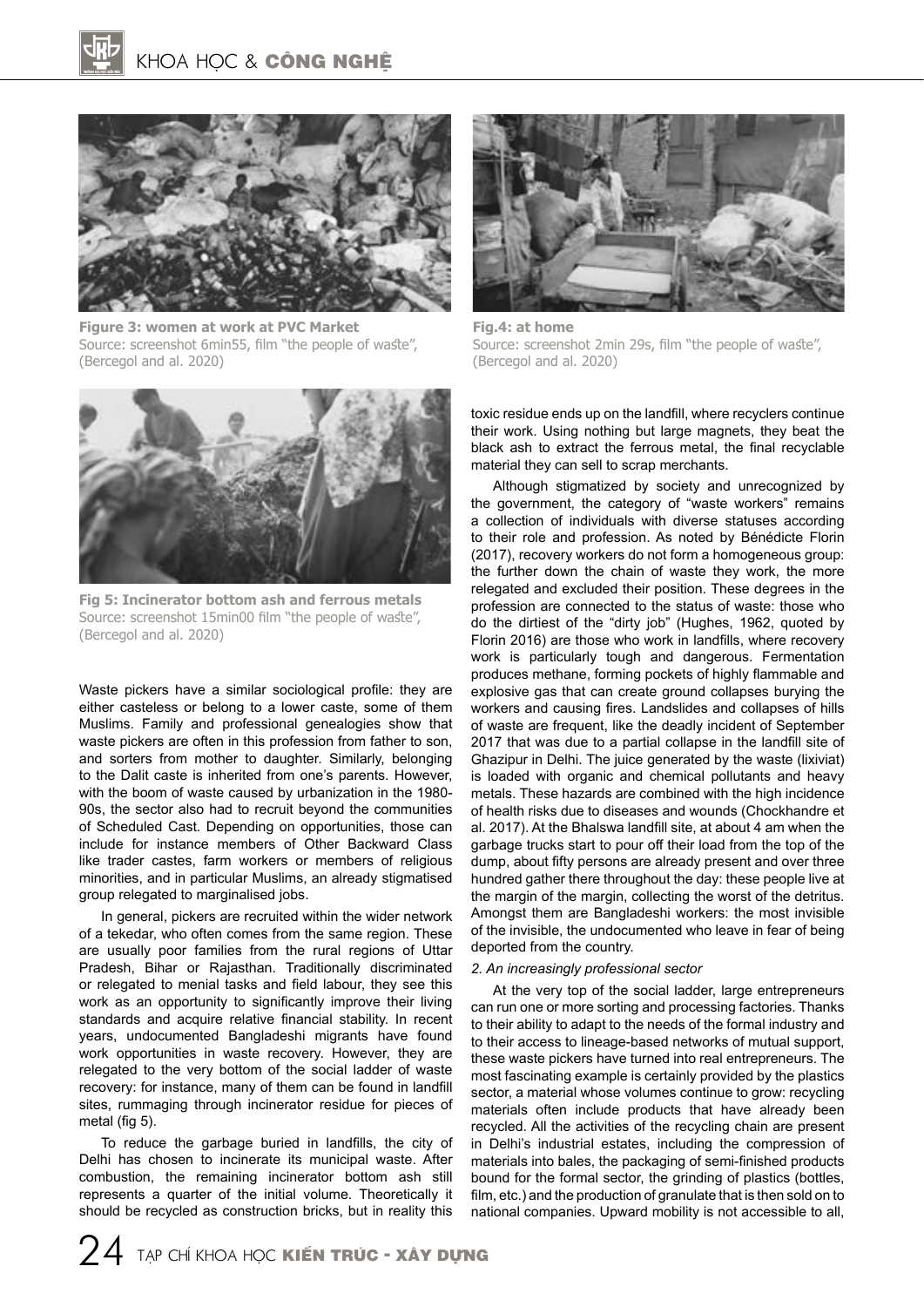but it is a possibility. The increase in the quantity of waste generated from the 1980-90s has significantly contributed to the progression of some of these workers towards entrepreneurship: some were able to save money, develop their skills, hire workers and buy equipment and vehicles. By gaining access to real estate and investment, some individuals are able to develop their waste recycling activities. Some waste workers acquired workshops that transform materials into semifinished or finished products before they are commercialized.

A wide range of professions sits between these two extremes: some workers are in charge of collecting waste from homes, others of sorting, washing, grinding, selling, etc. The complex social ladder of "waste workers" mirrors the diverse segments of a "continuum" of activities that connect the informal and the formal sector (Cirelli and Florin, 2015; Scheimberg et al., 2011; Scheimberg et al., 2016). The circulation of materials, money and people thus relies on a "sociotechnical continuum" (Jaglin and Zérah, 2010, on basic services in developing countries), rather than on an opposition between "formal" and "informal" (Florin, 2017): waste pickers collect waste on behalf of intermediary buyers (formal or informal) who are in turn connected to entrepreneurs whose business develops through the transformation of garbage into industrial inputs (see fig.6).

These flows of waste from one collection place until factories are drawing the geography of (in) formal recycling processes within the city, like for exemple like for Hanuman Mandir (see fig 2) from where recovered waste is resold in different markets within the city to finally be processed and recycled in industries (some of them too pollutant being outside the city – see fig.7)

In many instances, the wholesaler acts as an intermediary who manages the transaction of materials between the waste pickers and the industry of recycling. These players play a crucial role in the functioning of the recycling chain: they provide the interface between on the one hand the waste pickers who operate outside the so-



**Fig.6: (in)formal chain of waste recycling sector** Source: Rémi de Bercegol



**Fig.7:flows of waste in the city from one slum until factories, the case of Hanuman Mandir**

Source Rémi de Bercegol and Thi Thanh Huong Pham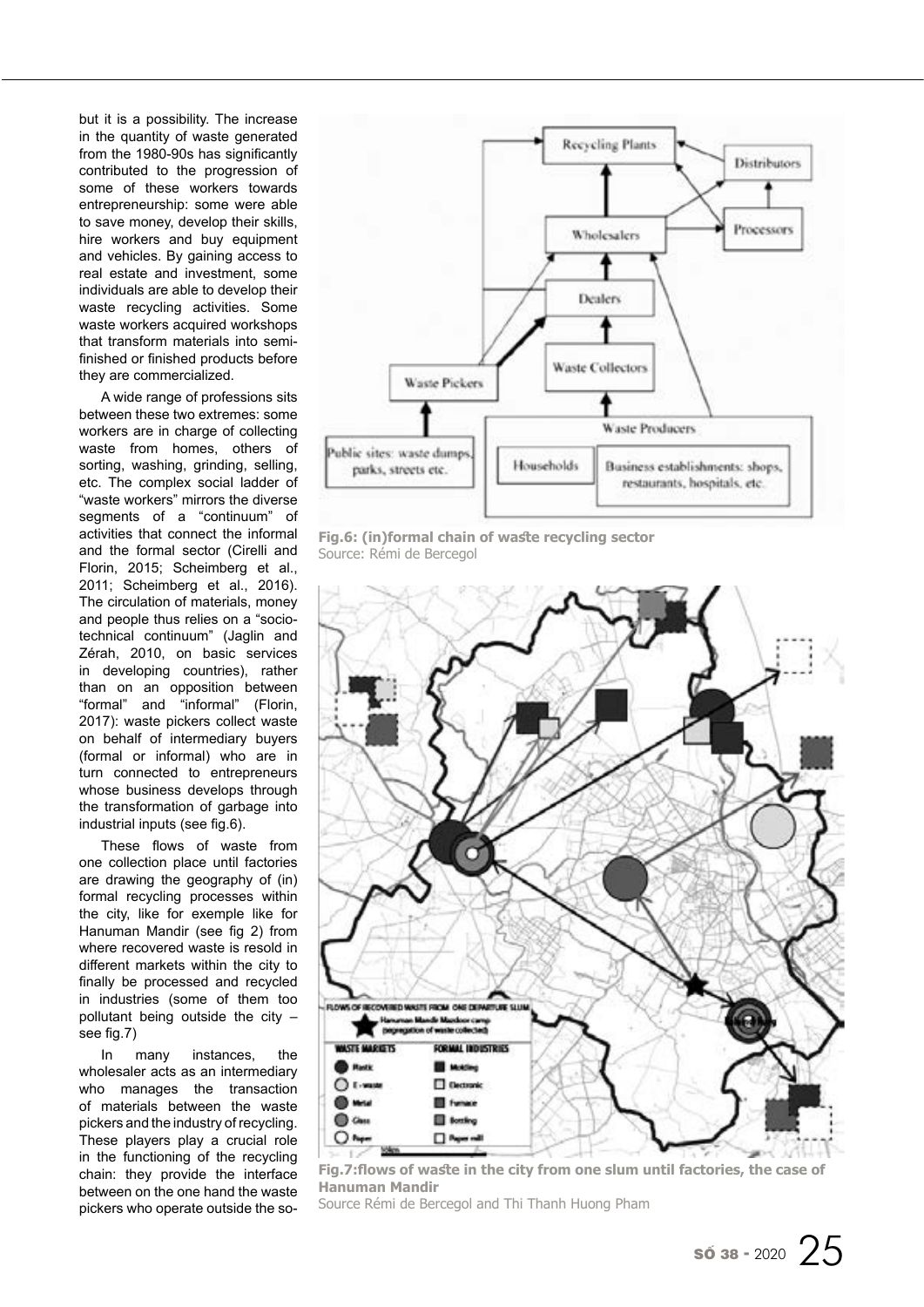

**Fig8: final product after molding: recycled plastic boxes** Source: screenshot 12min10, film "the people of waste" (Bercegol and al. 2020)

called official waste management system, and on the other the so-called formal economy, by transforming a material – recovered waste – into an industrial input. The hybridisation and interconnection of practices and the mixed management models blur the boundaries, while distinct stakeholders can have interconnected and complementary strategies. For instance, the recycling process ties together the garbage pickers, the buyers, the owners of warehouses where the materials can be stored and the manufacturers. Waste is collected in precarious working conditions, generating a modest income for waste pickers; the materials are then moved on to warehouses where they are processed; they eventually reach retail circuits managed by formal firms at a significant profit (as also noticed in non-Indian contexts by C.Cirelli and B.Florin, 2018, p. 7-8) with the making of the final products (see fig.8)

#### Conclusion: waste recovery: a neglected alternative

Waste recovery process can function as a circular metabolism where the re-use of secondary materials contributes to significantly reducing pressure on resources. In this context, Southern cities appear as pathfinders: these are cities where "informal" waste recovery systems, considered more efficient than "modernised" formal services, have been established for years (Wilson et al. 2006, 2012), with rag-pickers rummaging dumps and garbage cans in search of materials that can be resold, repaired, reused or recycled. Unlike in the North where this process forms part of an environment-centred approach, waste recycling in the South arises from need. This process provides a breeding ground for a vibrant economy that exists in close interaction with the formal sector.

In this respect, "Asian cities [that] have extensive 'waste economies' (Furedy, 1992) could indicate potential paths of action to tackle the challenge of sustainable urbanisation. In Asia, reuse and recycling practices are deeply embedded in local culture and highly dynamic. The retrieval of used

materials contributes to reducing the pressure on resources while providing a livelihood for scores of labourers involved in the small-scale recycling industries. For Delhi's wastepickers and Kabariwalla, who operate at the bottom of a vast and hierarchized recycling chain, waste materials are a valuable resource to be extensively exploited. The chain of reuse and recycling, which is only informal at its base (and then connects to formal traders and large industries) is an existing mechanism that reduces resource wastage and contributes to a more circular economy. According to such a de-centered perspective (Chakrabarty, 2000), the urban margins of Southern cities where these recovery industries have developed can be perceived, beyond their poverty, as a source of so far underexploited alternatives and as a model for a genuine circular economy.

Waste-pickers raise an income through waste collection while complementing municipal services in cities where such services are insufficient. However, in spite of their contribution to the community, these activities are only rarely acknowledged. The waste-pickers, who recover the goods that are discarded by other city dwellers, are pushed out to the margins of society. In addition to its lack of social recognition, this alternative is also marginalised by public policies. Recycling remains considered as a degrading job, and waste-pickers are frequently excluded from the restructuring programs delivered through public service reforms, although these programs have a major impact on their practices. Under guise of "modernizing" the sector, rather than using existing local solutions, public authorities favour technical solutions that rely heavily on privatization, to the detriment of informal recovery agents (Bartone, 1995; Baud and Post, 2003; Coad, 2005; Cointreau-Levine, 1994; Nas and Jaffe 2004; Wilson et al. 2006). In Delhi as in other cities, this status quo is symbolized by incinerators: while these are presented as "modern" facilities that can significantly reduce the volume of landfill waste, they can only function correctly if they are fed waste materials with a high heat generation potential such